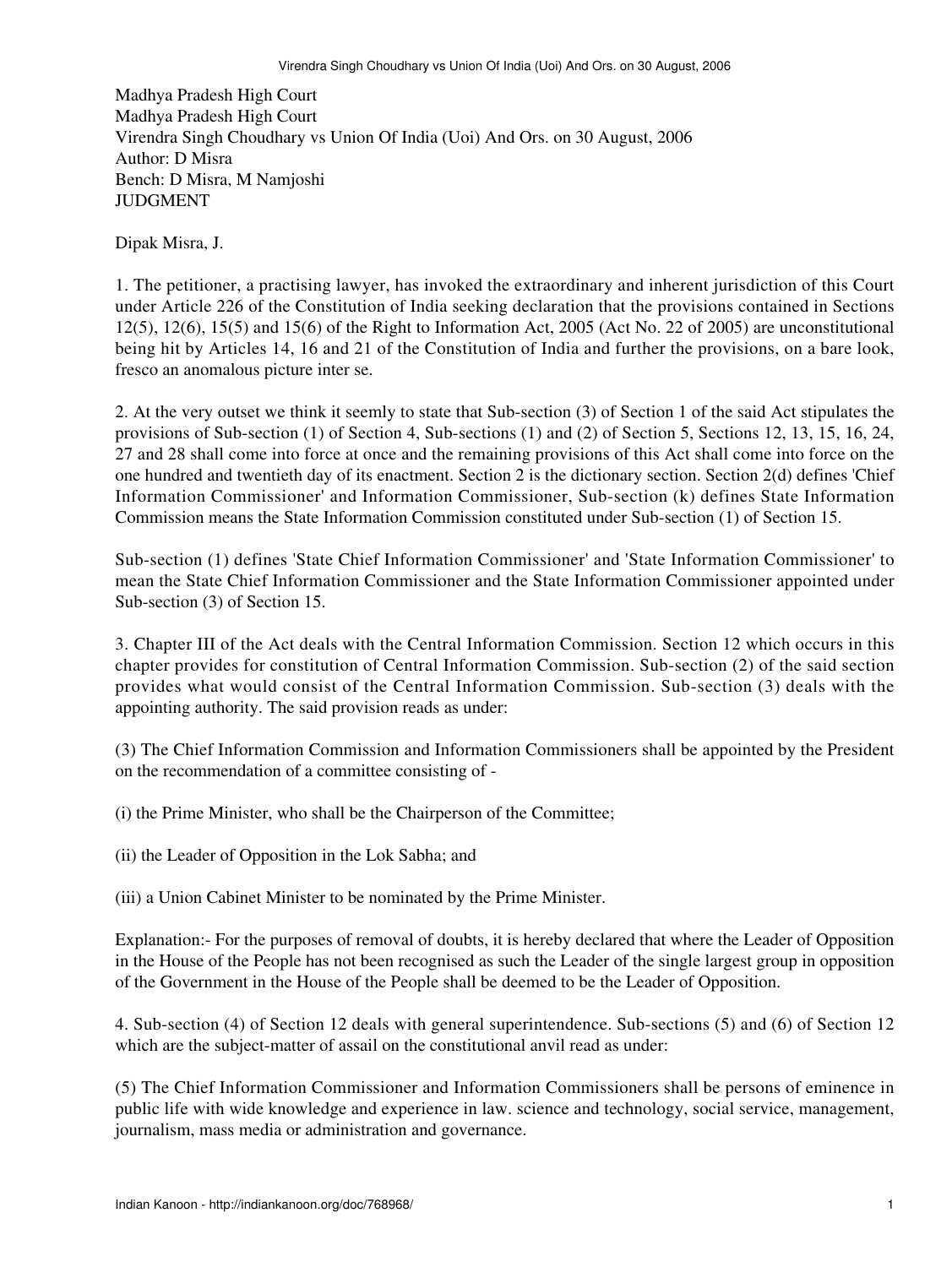(6) The Chief Information Commissioner or an Information Commissioner shall not be a Member of Parliament or Member of the Legislature of any State or Union Territory, as the case may be or hold any other office of profit or connected with any political party or carrying on any business or pursuing any profession.

5. Sub-section (5) and (6) of Section 15 which are under attack are reproduced be low:

(5) The State Chief Information Commissioner and the State Information Commissioners shall be persons of eminence in public life with wide knowledge and experience in law, science and technology, social service, management, journalism, mass media or administration and governance.

(6) The State Chief Information Commissioner or a State Information Commissioner shall not be a Member of Parliament or Member of the Legislature of any State or Union Territory as the case may be, or hold any other office of profit or connected with any political party or carrying on any business or pursuing any profession.

6. It is contended that Sub-section (6) of Section 12 is inconsistent with the objects of the Act inasmuch as Sub-section (5) of Section 12 provides that the Chief Information Commissioners shall be the persons of eminence in public life with wide knowledge and experience in law, science and technology, social service, management, journalism, mass media or administration and governance but Sub-section (6) of the said provision prohibits that the said persons shall not be the members of Parliament or State Legislature or Union Territory, as the case may be, or hold any office of profit or connected with a political party or carrying on a business or pursuing any profession. Be it noted, similar is the language that has been employed under Sub-section (6) of Section

15. It is urged that the provisions are anomalous and exhibit a total discord. It is pleaded that the said provisions combat with each other and thereby counter the very purpose of the Act. It is set forth that discrimination has been shown to certain classes of persons who have been held eligible to be appointed whereas certain categories of persons have been kept out of purview of consideration without any justifiable reason and such exclusion basically smacks of arbitrariness and unreasonableness inviting the frown of the second limb of Article 14 of the Constitution of India. It is put forth that by using the terms pursuing any profession', the likes of the petitioner are being treated ineligible to be appointed and such no-inclusion is not founded on legitimate and lawful grounds. It is contended that denial of opportunity to the persons who have connection with political party is contrary to the concept of democracy which is the basic structure of the Constitution and, therefore, the said provision is ultra vires.

7. We have heard Mr. P.K. Kaurav, learned Counsel for the petitioner. Mr. O. P. Namdeo, learned Counsel for the respondents No. 1 and 2 and Mr. S.K. Yadav, learned Deputy Advocate General for the respondent No. 3 State.

8. It is submitted by Mr. Kaurav that the provisions which have been criticised to be unconstitutional are so as they inherently contradict each other and further run counter to Articles 14, 16, 19 and 21 of the Constitution of India. It is urged by him by exclusion of the persons pursuing any provision or having any connection with any political party are irrational and that is how it plays fowl with the Article 14 of the Constitution of India. The learned Counsel further submitted that equal opportunity for appointment is given a go by and that really goes to the marrow of the provisions and destroys fundamental fabric. It is also propounded by him that the provisions create a dent in fundamental conception of democracy thereby allowing the growth of a fibro-sis in the preamble of the Constitution. It is also put forth that the provisions are meant to benefit the retired administrative officers.

9. The learned Counsel appearing for the respondents, per contra, submitted that the provisions do not run counter to each other and there is no reason to conceive a notion that the said provisions have been engrafted only to favour the retired administrative officers. It is propounded by them that Sub-section (5) of both the sections is couched in positive terms which provides that the people of eminence in various fields and with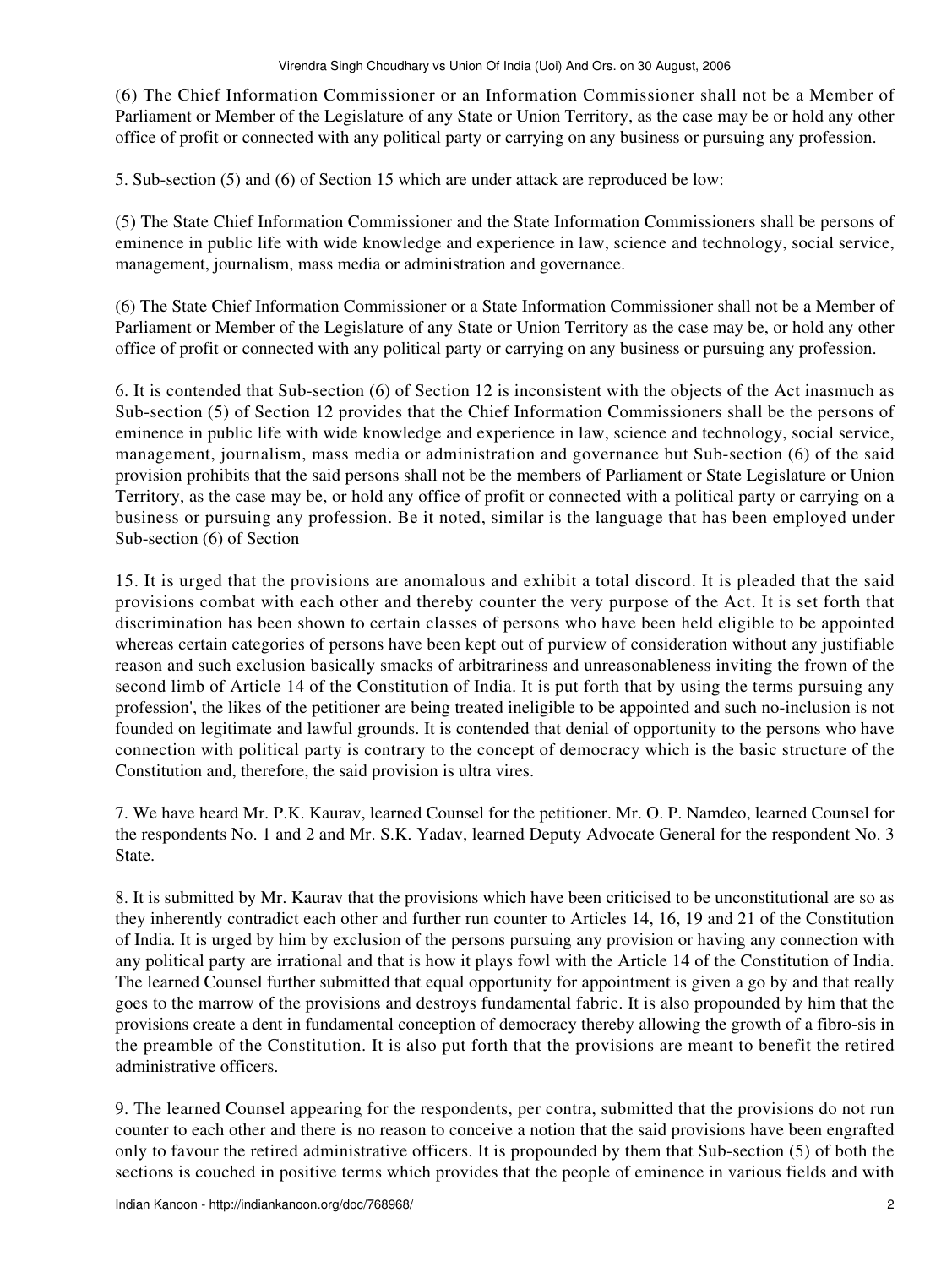variety of experiences to be appointed. It is submitted by them that Sub-section (6) of both the sections which is negatively worded excludes certain categories of persons not to be appointed as the Chief Information Commissioner or Information Commissioner as the posts are highly sensitive. It is their further proponement that Sub-section (3) of Section 12 and that of Sub-section (3) of Section 15 provide recommendation of a High Level Committee and it is inappropriate to contend that the statute has been enacted to show favouratism to retired administrative officers. It is urged by them no one has a right to be appointed to a particular post unless likes are considered and when a provision has been made excluding categories of persons and there is reasonableness in the same and if the entire gamut of provisions are appreciated with studied scrutiny there is no reason to treat the provisions are unconstitutional.

10. First we shall deal with the facet of attack that Sections 12(5), 12(6) and similarly Sections 15(5) and 15(6) run counter to each other or contradictory In terms. Sub-section (5) provides that Chief Information Commissioner and Information Commissioners shall be the persons of eminence in public life with wide knowledge and experience in certain fields. Sub-section (6) excludes a Member of Parliament or Member of Legislature of any State or Union Territory, as the case may be. or a person holding any other office of profit or connected with any political party or carrying on any business or pursuing any profession. A person may be a person of eminence of public life with wide knowledge and experience satisfy the requirement of Clause (5) but if he falls in the categories that find mention in Sub-section (6) he or she cannot be appointed. Submission of Mr. Kaurav is that when eminence in public life and wide knowledge are the sine qua non to become Chief Information Commissioner or Information Commissioner out of categories by way exception is contradictory in terms. We really fail to fathom the aforesaid submission. While certain requisite aspects are to be possessed by the persons who are to be appointed certainly there can be exclusion of certain categories. Because of such exclusion, it cannot be said that the provisions are anomalous or discordant to each other. Hence, we repel the aforesaid submission of Mr. Kaurav.

11. The next spectrum of assail relates to violation of Articles 14, 16, 19 and 21 of the Constitution of India. As far as Articles 16, 19 and 21 are concerned, we are afraid, we may state here that there is no assertion how the provisions offend those provisions of the Constitution. It is well settled in law that a person who assails a provision to be ultra vires must plead the same in proper perspective. In the absence of pleadings in that regard the same is not to be entertained and hence we are not disposed to accept the submission of Mr. Kaurav.

12. At this juncture we may usefully refer to certain decisions in the field in regard to the role of Court while dealing with the constitutional validity of a provision. In the case of State of Bihar v. Bihar Distillery Ltd. it has been held as under:

17... The approach of the Court, while examining the challenge to the constitutionality of an enactment is to start with the presumption of constitutionality. The Court should try to sustain its validity to the extent possible. It should strike down the enactment only when it is not possible to sustain it. The Court should not approach the enactment with a view to pick holes or to search for defects of drafting, much less inexactitude of language employed. Indeed, any such defects of drafting should be Ironed out as part of the attempt to sustain the validity/constitutionality of the enactment. After all, an Act made by the legislature represents the will of the people and that cannot be lightly Interfered with. The unconstitutionality must be plainly and clearly established before an enactment Is declared as void. The same approach holds good while ascertaining the intent and purpose of an enactment or its scope and application.

13. In the case of Charanjit Lal Ghowdhury v. Union of India it has been held as under:

...it is the accepted doctrine of the American Courts, which I consider to be well founded on principle, that the presumption is always in favour of the constitutionality of an enactment, and the burden Is upon him who attacks it to show that there has been a clear transgression of the constitutional principles.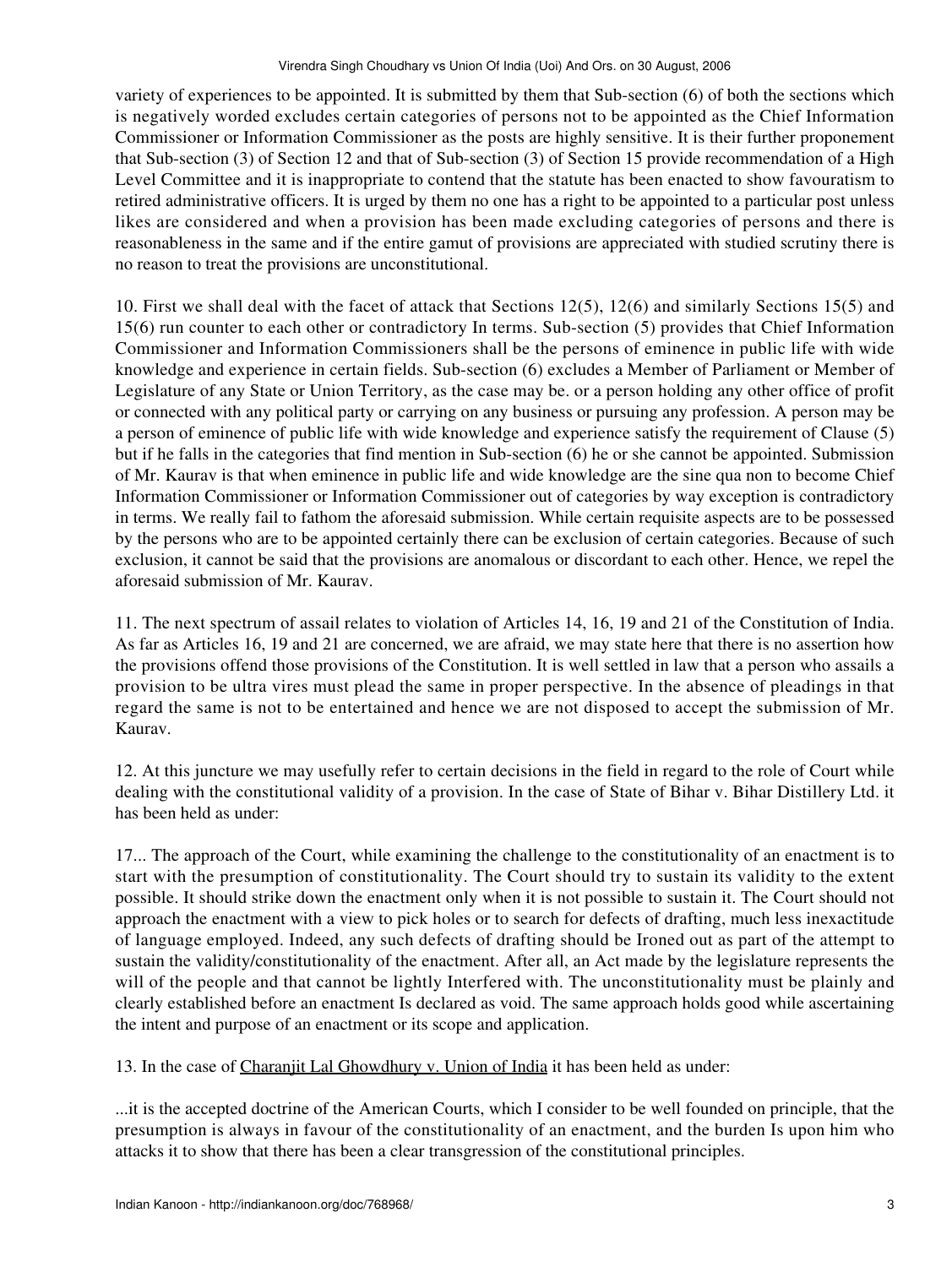## 14. In Ram Krishna Dalmia v. Justice S.R. Tendolkar the Apex Court ruled to the following effect:

(b) that there is always a presumption in favour of the constitutionality of an enactment and the burden is upon him who attacks it to show that there has been a clear transgression of constitutional principles.

## xxx xxx xxx

(e) that in order to sustain the presumption of constitutionality the Court may take into consideration matters of common knowledge, matters of common report, the history of the times and may assume every state of facts which can be conceived existing at the time of legislation; and....

15. In the case of Board of Control for Cricket, India v. Netaji Cricket Club a two-Judge Bench of the Apex Court while discussing with regard to the status of the Board of Control for Cricket expressed the view that it exercises enormous public functions and represents the country in the international foras. Their Lordships further held that having regard to the enormity of power exercised by it, the Board is bound to follow the doctrine of 'fair-ness and 'good faith' in all its activities and to fulfill the hopes and aspirations of the millions. We have referred to the said decision only to indicate that higher the authority, more the responsibility.

16. It is well settled in law that a legislative authority acting within its field is not bound to extend Its laws to all cases which It might possibly reach and a legislature Is free to recognise the degrees, necessities and may confine the provisions to cases where the needs seem to be clearest and also to achieve the purposes of the Act.

17. Submission of Mr. Pushpendra Kaurav, learned Counsel for the petitioner Is that certain persons have been excluded which affects the concept of reasonable classification. It Is well settled in law that legislation enacted for achievement of a particular object or purpose need not be all embracing and It is for the legislature to determine the categories it would embrace within the scope of legislation. Merely because of certain categories which would stand on the same footing as those who are covered by legislation are left out would not render the legislation which has been enacted in any manner discriminatory and violative of Article 14 of the Constitution. In this regard the object of the Act is worth reproducing:

An Act to provide for settling out the practical regime of right to information for citizens to secure access to information under the control of public authorities, in order to promote transparency and accountability in the working of every public authority, the constitution of a Central Information Commission and State Information Commissions and for matters connected therewith or incidental thereto.

Whereas the Constitution of India has established democratic Republic;

And whereas democracy requires an informed citizenry and transparency of information which are vital to its functioning and also to contain corruption and to hold Governments and their instrumentalities accountable to be governed;

And whereas revelation of information in actual practice is likely to conflict with other public interests including efficient operations of the Governments, optimum use of limited fiscal resources and the preservation of confidentiality of sensitive information;

And whereas it is necessary, to harmonize these conflicting interests while preserving the paramountcy of the democratic ideal;

Now, therefore, it is expedient to provide for furnishing certain information to citizens who desire to have it.